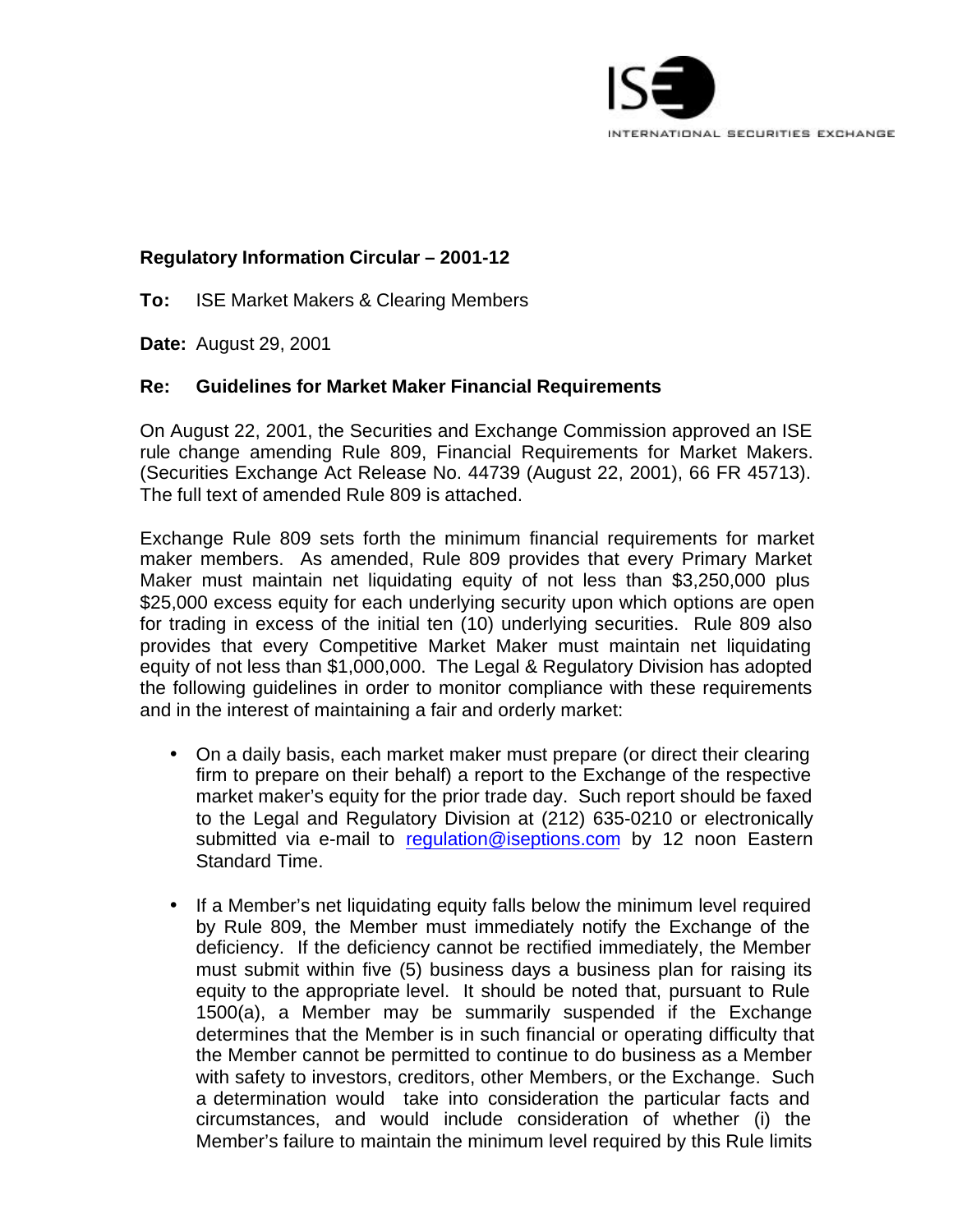its ability to comply with its market making obligations under ISE Rules, (ii) the Member has submitted a business plan that can reasonably be expected to bring the firm into compliance with the minimum level in a reasonable period of time, and (iii) the Member follows the business plan and meets objectives as proposed therein.

• With respect to a Primary Market Maker that falls below the minimum level required by Rule 809, if the Exchange determines that summary suspension is necessary under Rule 1500(a) given the facts and circumstances as discussed in the preceding paragraph, it will appoint an interim Primary Market Maker in the Member's assigned options classes to assure that fair and orderly markets are continued in the Primary Market Maker's assigned options.

Any questions regarding the foregoing may be directed to the attention of Jennifer Lamie, Assistant General Counsel (212-897-0234 or jlamie@iseoptions.com).